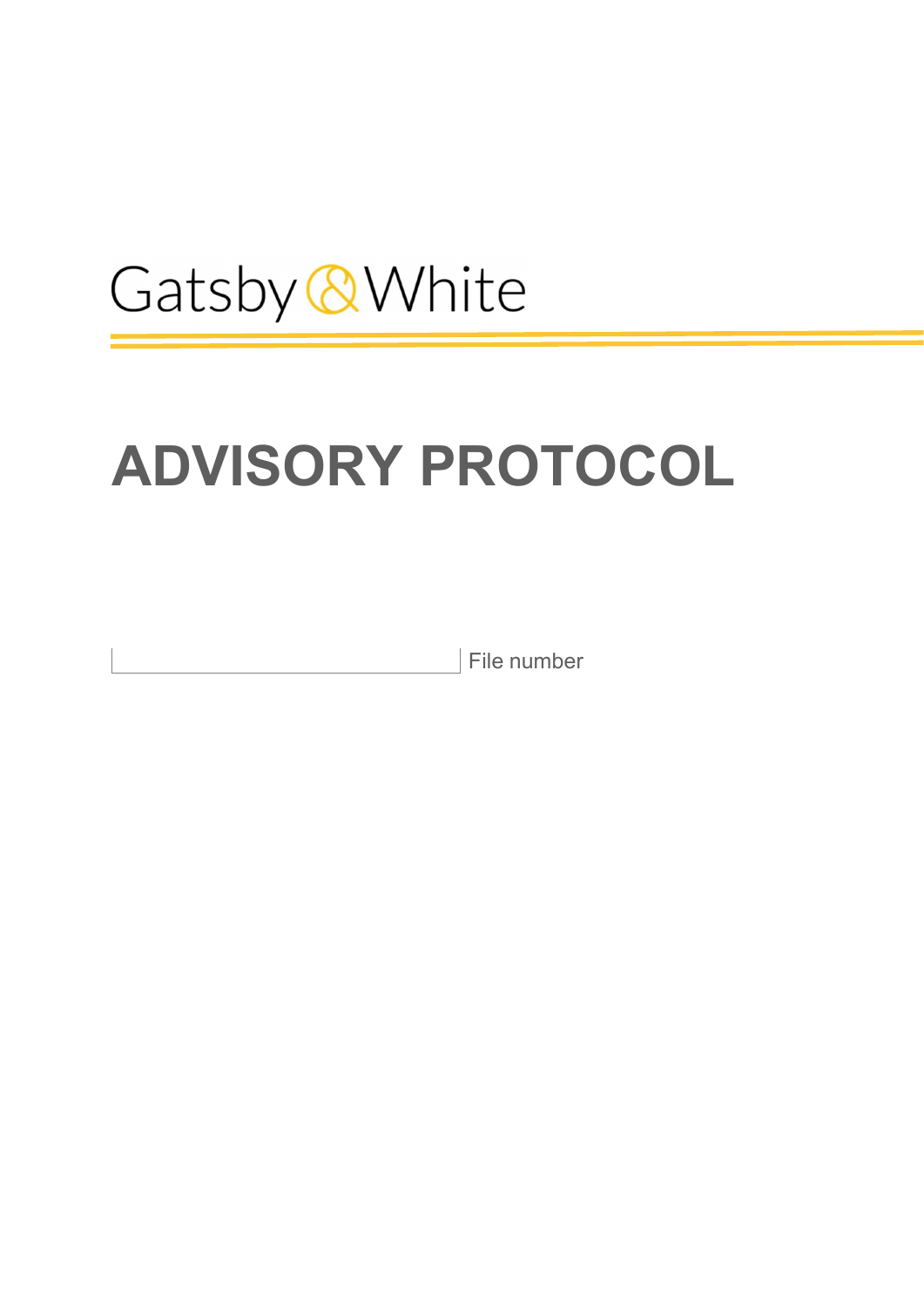# TABLE OF CONTENTS

| SECTION 1 - IDENTIFICATION OF PARTIES IN THE ADVISORY PROTOCOL3   |
|-------------------------------------------------------------------|
|                                                                   |
|                                                                   |
|                                                                   |
|                                                                   |
| SECTION 2 - IDENTIFICATION NON-FINANCIAL DEMANDS AND NEEDS  8     |
|                                                                   |
| 3.1.1. WHAT ARE YOUR FINANCIAL AND INSURANCE DEMANDS AND NEEDS? 9 |
| 3.1.2. GENERAL QUESTIONNAIRE, FINANCIAL KNOWLEDGE, FINANCIAL RISK |
|                                                                   |
| 32                                                                |
| 3 3 L                                                             |
|                                                                   |
| THE AGENCY'S OFFER FOR THE PRODUCT IN GENERAL 12<br>41            |
| AGENCY'S OFFER CONCERNING THE INVESTMENT STRATEGY 13<br>42        |
| 4.3                                                               |
|                                                                   |
|                                                                   |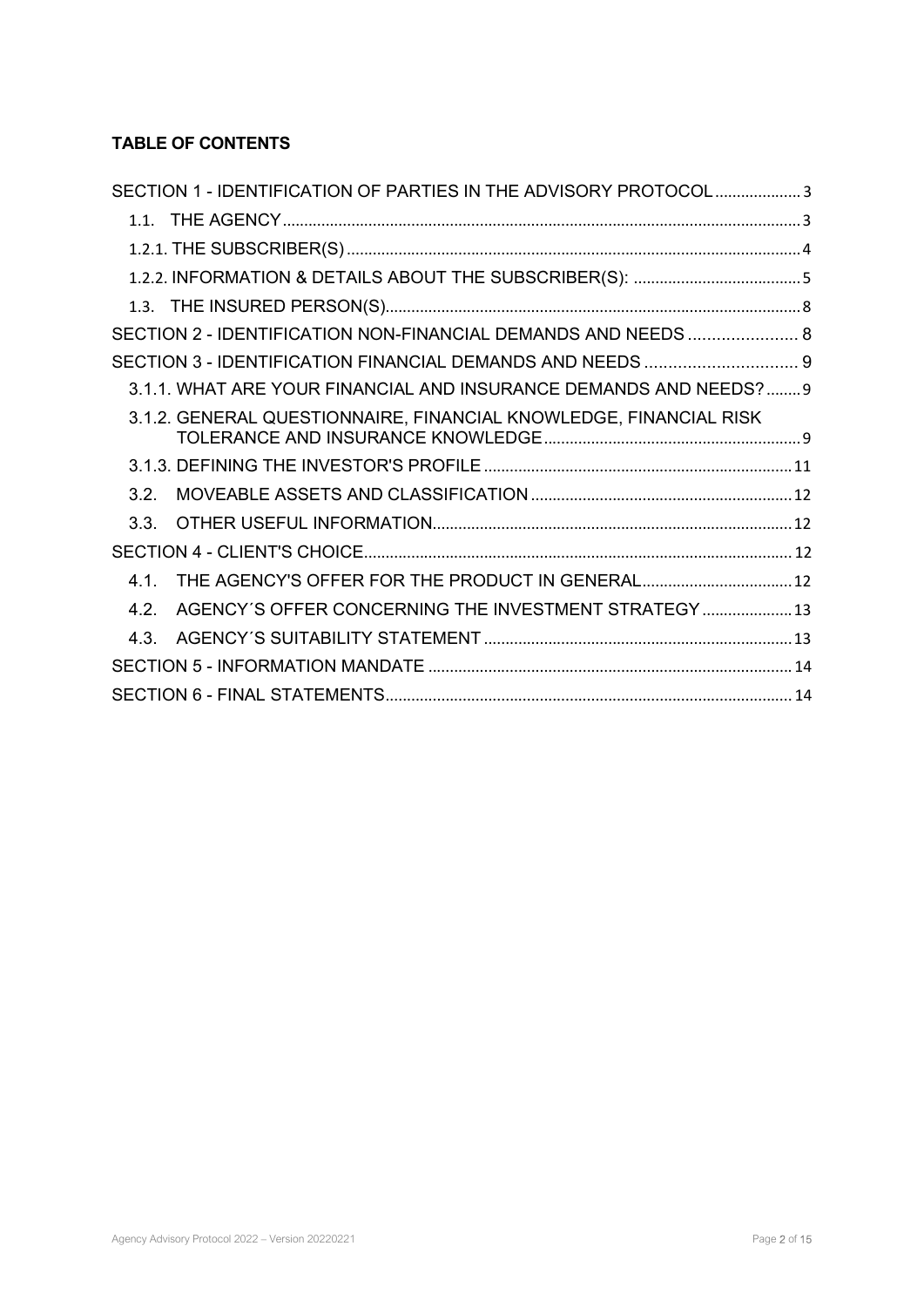The purpose of this questionnaire is to establish the **demands and needs** of the potential Subscriber(s), their investment knowledge, their experience in financial markets and with financial instruments, their financial situation, their financial risk behaviour and their investment objectives.

This information is necessary for the Agency to assess the adequacy of the life insurance or capitalization contract as well as providing the client a personalized advice. It is therefore essential that the information provided is complete, correct, precise and sincere.

This questionnaire is to be completed by the potential Subscriber(s). If there are multiple Subscribers, they will opt for a common investor profile that reflects the potential impact of investment decisions on the individual financial situation as well as on the investment objectives of each Subscriber. The Subscribers sign their agreement by signing the investor profile.

In the event that Subscriber(s) do(es) not opt for a common investor profile and his/her/their individual financial situation differs, only the profile of the Subscriber with the most prudent investment objectives and the lowest financial position, experience and knowledge will be considered.

In the event that the life insurance contract has been transferred to a third party ("third party understood as a new effective beneficiary under the definition of Ultimate Beneficial Owner of the Luxembourg Law of 12 November 2004 relating to the fight against money laundering and against the financing of terrorism) or bears the designation of a beneficiary accepting, that third party or beneficiary accepting will be considered the "Subscriber" for the needs of the Investor Profile. We will assist the Subscriber(s) in this analysis.

 $\Box$  This questionnaire is drawn up at the time of a new subscription

\_\_\_\_\_\_\_\_\_\_\_\_\_\_\_\_\_\_\_\_\_\_\_\_\_\_\_\_\_\_\_\_\_\_\_\_\_\_\_\_\_\_\_\_\_\_\_\_\_\_\_\_ .

| $\Box$ The questionnaire is drawn up during the <b>performance of the existing insurance contract</b> n°: |  |
|-----------------------------------------------------------------------------------------------------------|--|
| with the insurance company                                                                                |  |

 $\Box$  The questionnaire is drawn up during any operation or transaction triggering a new assessment of the appropriateness of the existing contract (additional payment, arbitration, change of manager, etc.) concerning the existing insurance contract  $n^{\circ}$ : with the insurance company existing insurance contract  $n^{\circ}$ :

#### Amendment requested:

 $\Box$  Supplementary payment ☐ other

SECTION 1 IDENTIFICATION OF PARTIES

## 1.1. THE AGENCY

 $\Box$  Gatsby & White Agency S.A. - 6, Avenue Jean-Pierre Pescatore, L-2324 Luxembourg

 $\_$  , and the set of the set of the set of the set of the set of the set of the set of the set of the set of the set of the set of the set of the set of the set of the set of the set of the set of the set of the set of th

- registered on the Luxembourg Register of Trade and Commerce under number "B.227040"
- approved as Agency by the supervising authority **Commissariat aux Assurances** (CAA) under number "2018AC014"
- authorized to offer products in Luxembourg and on the European Economic Area under the Freedom to Provide Services regime
- acting/advising based on the Insurance Distribution Directive (IDD Directive (EU) 2016/97 of the European Parliament and of the Council of 20 January 2016 on insurance distribution).

☐ Agent: : \_\_\_\_\_\_\_\_\_\_\_\_\_\_\_\_\_ authorised by CAA with-license number: \_\_\_\_\_\_\_\_\_\_\_\_\_\_\_\_\_

The licenses of the acting person (Agents) can be requested at the Commissariat aux Assurances and are available online under www.caa.lu/fr/operateurs/intermediaires/agent-d-assurances

Commissariat aux Assurances 7, boulevard Joseph II, L-1840 Luxembourg Grand Duchy of Luxembourg (+352) 22 69 11 - 1 caa@caa.lu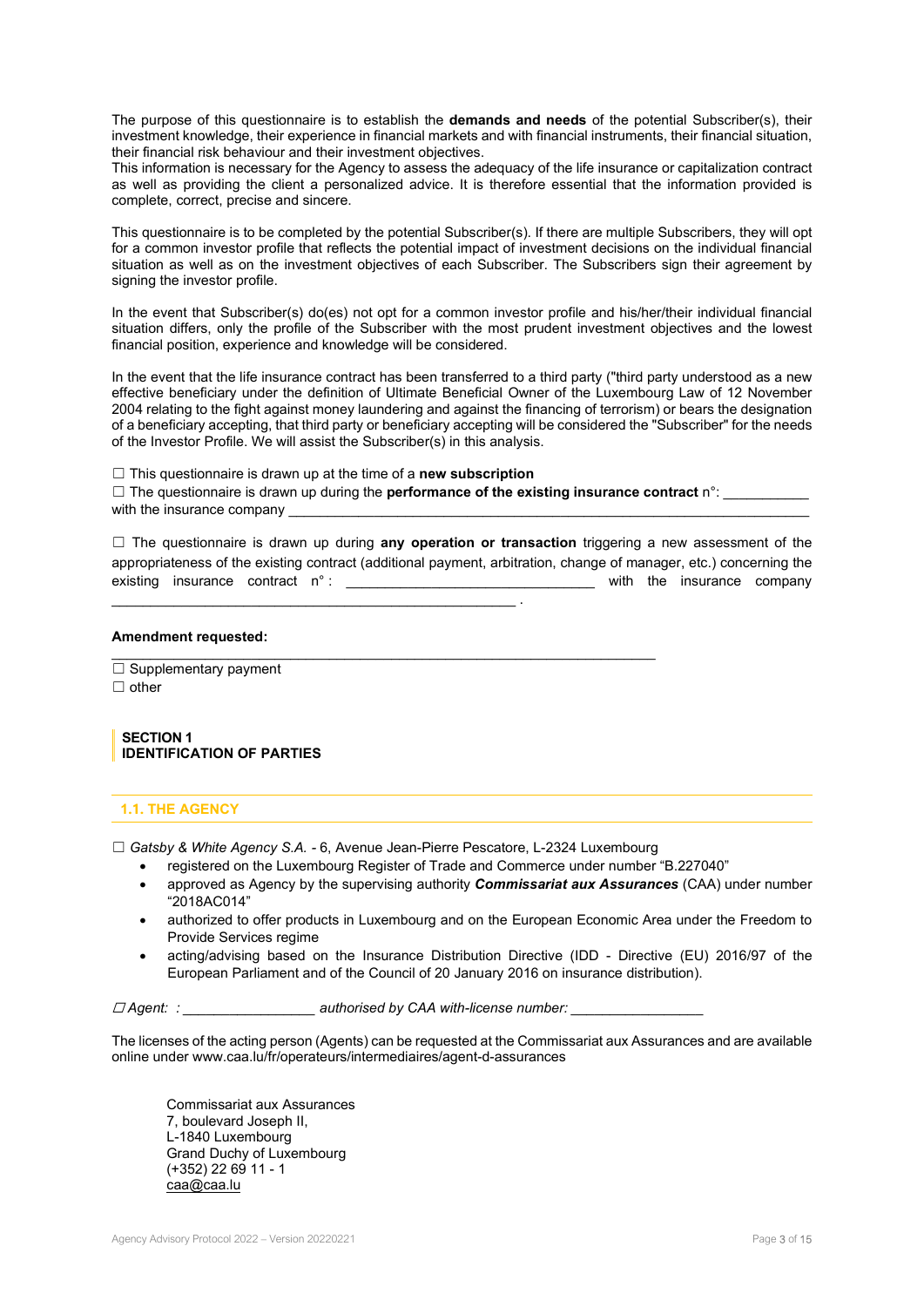$\Box$  In the event of complaint relating to the service provided, the Subscriber(s) should contact the Management-Team of Gatsby & White Agency S.A. If no satisfying mutual solution can be found, the Subscriber(s) can contact the Commissariat aux Assurances (https://www.caa.lu/fr/consommateurs/resolution-extrajudiciaire-des-litiges reclamation@caa.lu or the Médiateur en assurances (http://www.aca.lu/fr/mediateur-assurance mediateur@aca.lu) without prejudice of the right of the Subscriber(s) to contact the supervisory authority of his/her/their home country or the courts of competent jurisdiction.

The Agency does not hold shares, whether directly or indirectly, representing more than 10% of the insurer´s capital or voting right.

The Agency receives its commission from the represented insurer. The Agents representing the Agency are remunerated as employees with a possibility to receive bonus payments on a discretionary basis from their employer. Gatsby & White Agency S.A. has put in place conflict of interest policies.

Gatsby & White Agency S.A. as Distributor is not authorised to accept business on the Insurer´s behalf, to receive, accept or hold premiums, payments or assets, in the name or to the account of the insurer or to otherwise bind the insurer.

#### 1.2.1. THE SUBSCRIBER(S)

☐ NATURAL PESON(S) - The person/people identified in the "Pre-contract Information" document ☐ LEGAL ENTITY - The legal entity identified in the "Pre-contract Information" document. Its representatives, signatories or other persons authorized or with powers on its behalf must each be identified by the "customer knowledge" questionnaire attached to the appendix.

☐ If the ULTIMATE BENEFICIAL OWNER is different from the one mentioned in the document entitled "Precontract Information": provide the reason for the difference between Ultimate Beneficial Owner and Subscriber(s) and complete the table below. Reason for the difference:

| ULTIMATE BENEFICIAL OWNER N°1                    | ULTIMATE BENEFICIAL OWNER N°2                    |
|--------------------------------------------------|--------------------------------------------------|
| Surname:                                         | Surname:                                         |
| Given name(s):                                   | Given name(s):                                   |
| Date of Birth:                                   | Date of Birth:                                   |
| Place of Birth:                                  | Place of Birth:                                  |
| Nationality:                                     | Nationality:                                     |
| $\Box$ ID Card $\Box$ Passport $\Box$ Other      | $\Box$ ID Card $\Box$ Passport $\Box$ Other      |
| Status as a "US Person": $\Box$ Yes<br>$\Box$ No | Status as a "US Person": $\Box$ Yes<br>$\Box$ No |
| TIN :                                            | TIN :                                            |
| Street:                                          | Street:                                          |
| Post code:                                       | Post code:                                       |
| Locality:                                        | Locality:                                        |
| Country:                                         | Country:                                         |
| Phone:                                           | Phone:                                           |
| Email:                                           | Email:                                           |
| Civil status:                                    | Civil status:                                    |
| Matrimonial regime :                             | Matrimonial regime:                              |
|                                                  |                                                  |

 $\_$  , and the set of the set of the set of the set of the set of the set of the set of the set of the set of the set of the set of the set of the set of the set of the set of the set of the set of the set of the set of th

 $\_$  , and the set of the set of the set of the set of the set of the set of the set of the set of the set of the set of the set of the set of the set of the set of the set of the set of the set of the set of the set of th

# How did the potential Subscriber(s) get in contact with the Agency?

☐ Presented by:

 $\Box$  Agency approached spontaneously by the Subscriber(s)

☐ Other (describe) :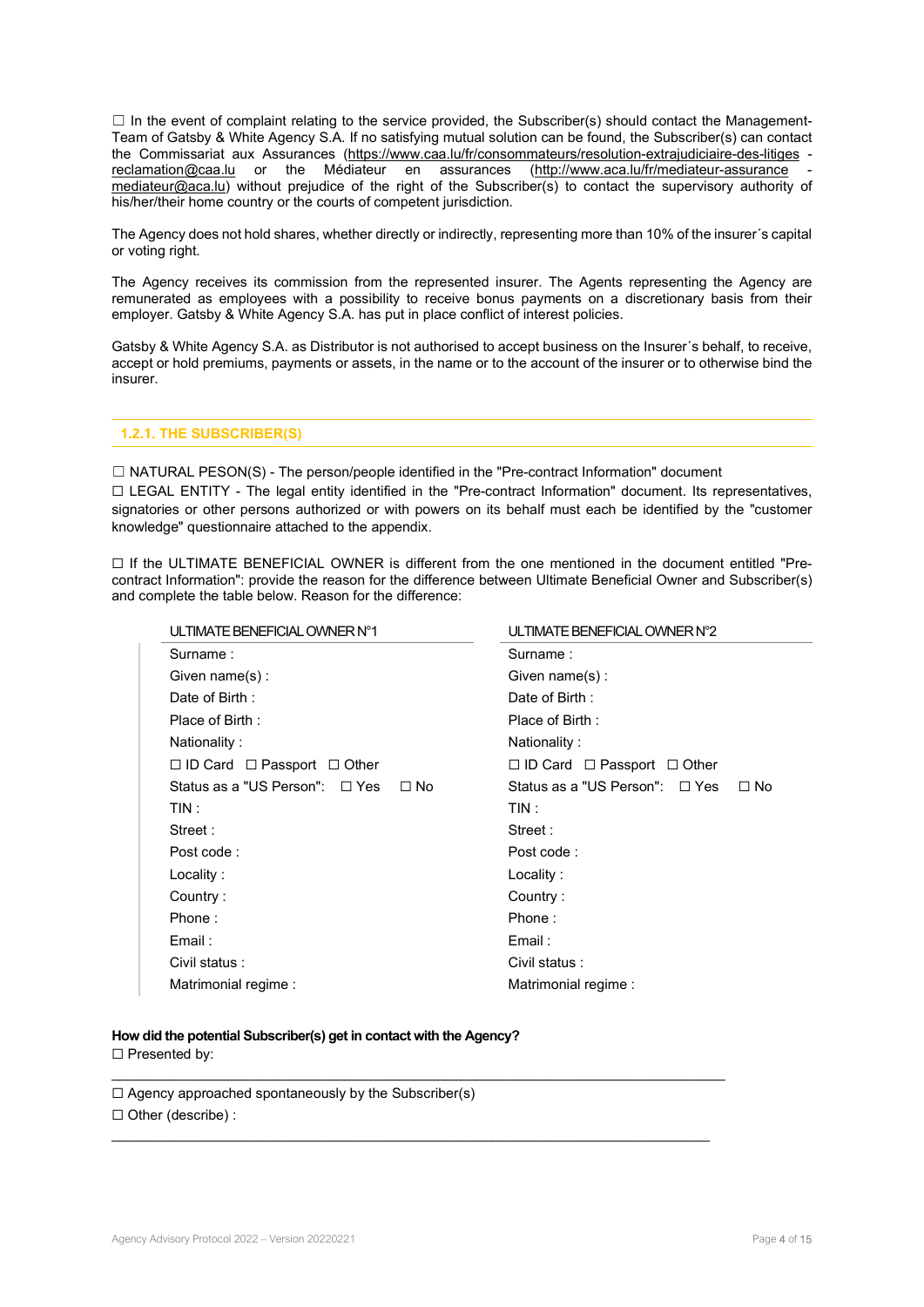# Modality of contact:

<u>⊪</u><br>□ Appointment on \_\_\_\_\_\_\_ . \_\_\_\_\_\_\_\_ . \_\_\_\_\_\_\_\_\_ in

 $\frac{1}{\sqrt{2}}$ ☐ Telephone conversation on \_\_\_\_\_\_ . \_\_\_\_\_\_. \_\_\_\_\_\_\_\_\_

☐ Video-conference on \_\_\_\_\_\_ . \_\_\_\_\_\_. \_\_\_\_\_\_\_\_\_

☐ Other (describe) :

# 1.2.2. INFORMATION ABOUT THE SUBSCRIBER(S):

# Employment status - information about the employer or company

 $\_$  , and the set of the set of the set of the set of the set of the set of the set of the set of the set of the set of the set of the set of the set of the set of the set of the set of the set of the set of the set of th

|                          | Occupation:                                                                                                                                      |                   |                   | Occupation:                                                         |  |
|--------------------------|--------------------------------------------------------------------------------------------------------------------------------------------------|-------------------|-------------------|---------------------------------------------------------------------|--|
|                          | Since:                                                                                                                                           |                   |                   | Since:                                                              |  |
|                          | Country:                                                                                                                                         |                   |                   | Country:                                                            |  |
|                          | □ Employee / Worker<br>□ Civil Servant<br>$\Box$ Business executive                                                                              |                   |                   | □ Employee / Worker<br>□ Civil Servant<br>$\Box$ Business executive |  |
|                          | $\Box$ Retired, since:                                                                                                                           |                   |                   | $\Box$ Retired, since:                                              |  |
|                          | □ Liberal profession                                                                                                                             |                   |                   | □ Liberal profession                                                |  |
|                          |                                                                                                                                                  |                   | $\sim$            |                                                                     |  |
| <b>SUBSCRIBER</b>        |                                                                                                                                                  |                   | <b>SUBSCRIBER</b> |                                                                     |  |
|                          |                                                                                                                                                  |                   |                   |                                                                     |  |
|                          | Industry:                                                                                                                                        |                   |                   | Industry:                                                           |  |
|                          | Spouse's occupation :                                                                                                                            |                   |                   | Spouse's occupation:                                                |  |
|                          | If retired, current source of income                                                                                                             |                   |                   | If retired, current source of income                                |  |
|                          |                                                                                                                                                  |                   |                   |                                                                     |  |
|                          | Other:                                                                                                                                           |                   |                   | Other:                                                              |  |
|                          | Activity as a:                                                                                                                                   |                   |                   | Activity as a:                                                      |  |
|                          | □ Natural person                                                                                                                                 |                   |                   | □ Natural person                                                    |  |
|                          |                                                                                                                                                  |                   |                   |                                                                     |  |
|                          |                                                                                                                                                  |                   |                   |                                                                     |  |
|                          | Estimate of total wealth (movable and real estate) before contracting (in EUR)                                                                   |                   |                   |                                                                     |  |
|                          | $\Box$ ≤ 250.000 EUR                                                                                                                             | $\sim$            |                   | $\square$ ≤ 250.000 EUR                                             |  |
|                          | $\square$ > 250.000 ≤ 1.000.000 EUR                                                                                                              |                   |                   | $\square$ > 250.000 ≤ 1.000.000 EUR                                 |  |
| <b>SUBSCIRBER</b>        | $\square$ > 1.000.000 ≤ 2.500.000 EUR                                                                                                            | <b>SUBSCRIBER</b> |                   | $\Box$ > 1.000.000 ≤ 2.500.000 EUR                                  |  |
|                          |                                                                                                                                                  |                   |                   |                                                                     |  |
|                          | □ Personally built wealth                                                                                                                        |                   |                   | □ Personally built wealth                                           |  |
|                          | □ Family-sourced wealth                                                                                                                          |                   |                   | □ Family-sourced wealth                                             |  |
|                          | □ Corporate, association, or group wealth                                                                                                        |                   |                   | □ Corporate, association, or group wealth                           |  |
|                          | Detailed description of total wealth: Amount approx. total net annual revenues (EUR/%)                                                           |                   |                   |                                                                     |  |
|                          | Real Estate:                                                                                                                                     |                   |                   | Real Estate:                                                        |  |
| $\overline{\phantom{0}}$ | Securities:                                                                                                                                      | $\sim$            |                   | Securities :                                                        |  |
|                          | Company holdings :                                                                                                                               |                   |                   | Company holdings :                                                  |  |
| <b>SUBSCRIBER</b>        | Life Insurance contract:<br><u> 1989 - Johann Barbara, martin amerikan basar dan berasal dalam basa dalam basar dalam basar dalam basa dalam</u> | <b>SUBSCRIBER</b> |                   | Life Insurance contract:                                            |  |
|                          | Cash:                                                                                                                                            |                   |                   | Cash :                                                              |  |
|                          |                                                                                                                                                  |                   |                   |                                                                     |  |

Other :

\_\_\_\_\_\_\_\_\_\_\_\_\_\_\_\_\_\_\_\_\_\_\_\_\_\_\_\_\_\_\_\_\_\_\_\_\_\_\_

Other :

\_\_\_\_\_\_\_\_\_\_\_\_\_\_\_\_\_\_\_\_\_\_\_\_\_\_\_\_\_\_\_\_\_\_\_\_\_\_\_\_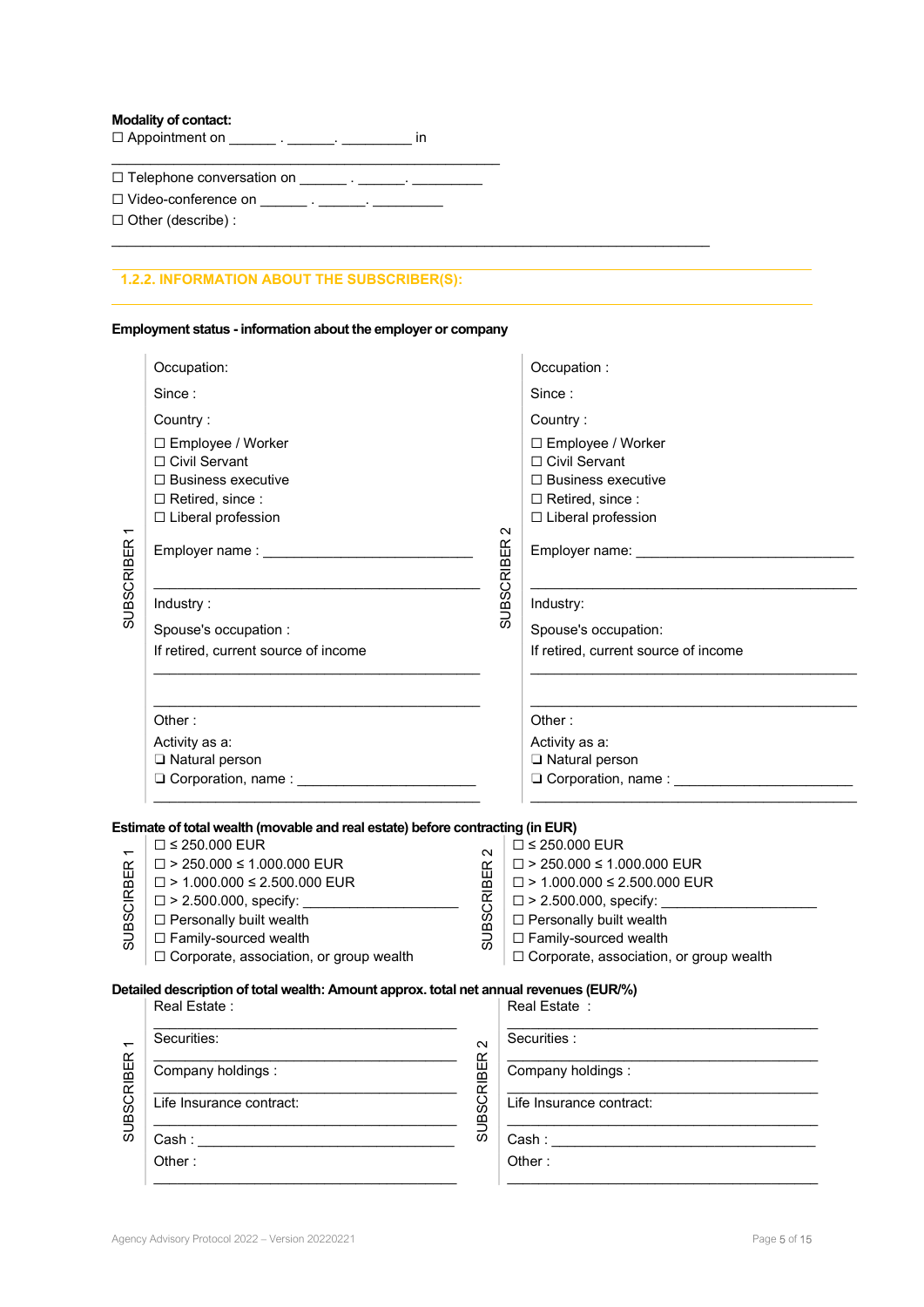# Estimated total revenues (in EUR)

| ш                        | $\Box \leq 50.000$ EUR           | ш        | $\Box \leq 50.000$ EUR         |
|--------------------------|----------------------------------|----------|--------------------------------|
| മ<br>$\overline{\alpha}$ | $\square$ > 50.000 ≤ 100.000 EUR | മ<br>œ   | $\Box$ > 50.000 ≤ 100.000 EUR  |
| ه                        | $\Box$ > 100.000 ≤ 150.000 EUR   | മ        | $\Box$ > 100.000 ≤ 150.000 EUR |
|                          | $\square$ > 150.000, specify :   | $\omega$ | $\square$ > 150.000, specify : |
|                          |                                  |          |                                |

# Is/Do the Subscriber(s) or someone close to him/her/them have politically exposed persons according to current definitions

| ш<br>SUBSCRIBE    | $\Box$ No<br><u> 1989 - Johann Harry Harry Harry Harry Harry Harry Harry Harry Harry Harry Harry Harry Harry Harry Harry Harry</u>                                               |                   | Ш<br>SUBSCRIBE    | $\Box$ No<br><u> 1989 - Johann Stoff, amerikansk politiker (* 1908)</u>                                       |
|-------------------|----------------------------------------------------------------------------------------------------------------------------------------------------------------------------------|-------------------|-------------------|---------------------------------------------------------------------------------------------------------------|
|                   | Amount and currency of the initial premium or<br>additional instalments: EUR/USD/CHF                                                                                             |                   |                   |                                                                                                               |
|                   | <b>Additional premiums considered</b>                                                                                                                                            | $\Box$ Yes        |                   | $\Box$ No                                                                                                     |
|                   | Origin of funds to be invested                                                                                                                                                   |                   |                   |                                                                                                               |
|                   | □ DONATION                                                                                                                                                                       |                   |                   |                                                                                                               |
|                   |                                                                                                                                                                                  |                   | $\sim$            |                                                                                                               |
|                   |                                                                                                                                                                                  |                   |                   |                                                                                                               |
| <b>SUBSCRIBER</b> | Justification for the origin of the funds : ___________<br><u> 2008 - Johann Johann Stoff, deutscher Stoffen und der Stoffen und der Stoffen und der Stoffen und der Stoffen</u> |                   | <b>SUBSCRIBER</b> | Justification for the origin of the funds: ___________<br><u> 1980 - Johann Barbara, martxa alemaniar arg</u> |
|                   |                                                                                                                                                                                  |                   |                   |                                                                                                               |
|                   | □ SAVINGS                                                                                                                                                                        |                   |                   |                                                                                                               |
| ш                 | □ Work-related                                                                                                                                                                   |                   |                   | □ Work-related                                                                                                |
|                   | □ Family origin                                                                                                                                                                  |                   |                   | □ Family origin                                                                                               |
| SUBSCRIBE         |                                                                                                                                                                                  |                   | SUBSCRIBE         |                                                                                                               |
|                   | <u> 1980 - Johann Barbara, martin amerikan personal (</u>                                                                                                                        |                   |                   |                                                                                                               |
|                   | $\Box$ INHERITANCE / SUCCESSION                                                                                                                                                  |                   |                   |                                                                                                               |
|                   | Type : $\Box$ legal devolution $\Box$ will                                                                                                                                       |                   |                   | Type : □ legal devolution □ will                                                                              |
|                   | Date of death:                                                                                                                                                                   | $\sim$            |                   | Date of death:                                                                                                |
| <b>SUBSCRIBER</b> | Inherited amount :                                                                                                                                                               | <b>SUBSCRIBER</b> |                   | Inherited amount:                                                                                             |
|                   | Currency :                                                                                                                                                                       |                   |                   | Currency :                                                                                                    |
|                   | Link with the deceased :                                                                                                                                                         |                   |                   | Link with the deceased :                                                                                      |
|                   |                                                                                                                                                                                  |                   |                   |                                                                                                               |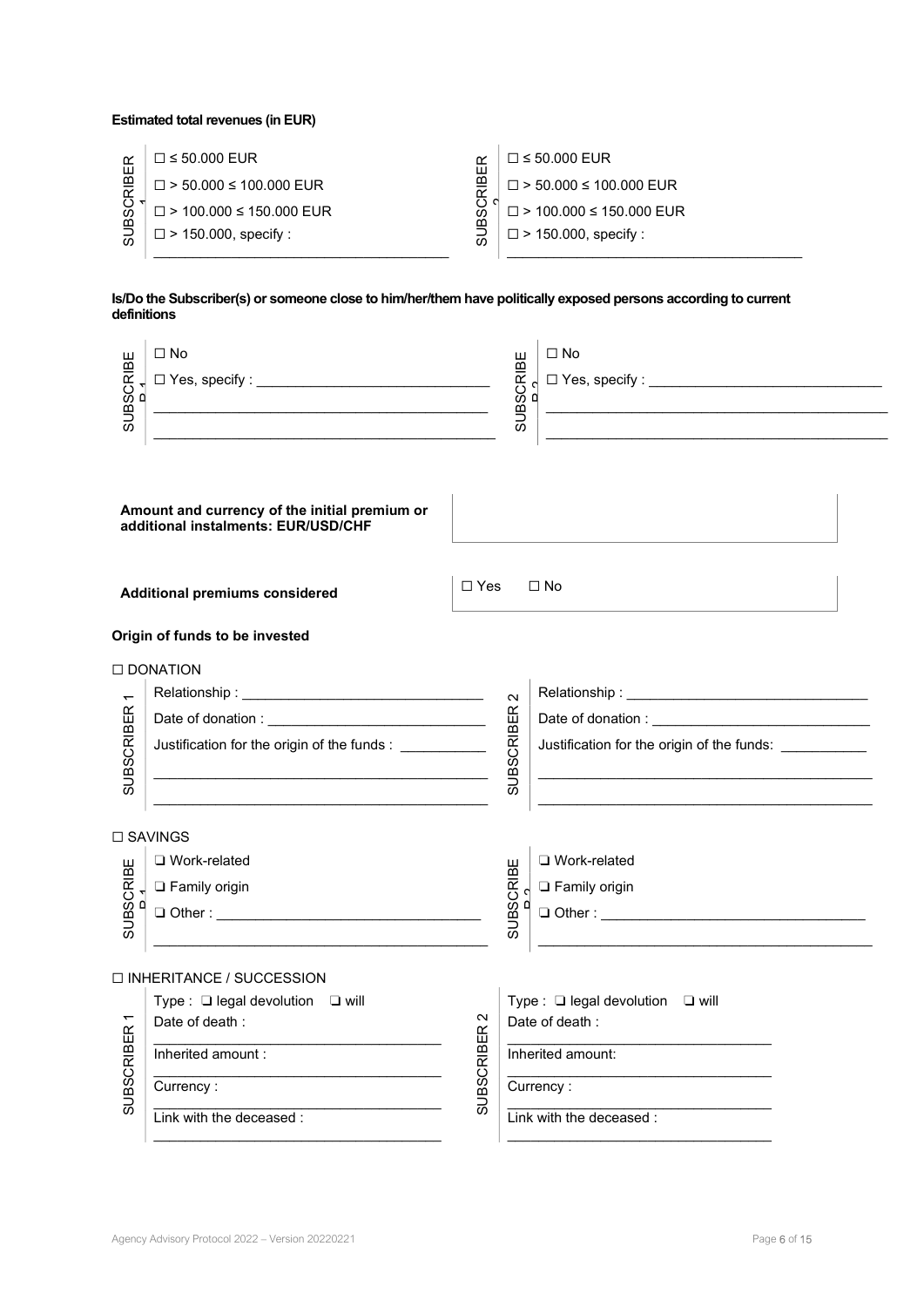| □ DISPOSAL OF ASSETS (SALE OF REAL ESTATE, ) OR SPECULATIVE WINNINGS (LOTTERY) |                         |
|--------------------------------------------------------------------------------|-------------------------|
| Date of the operation :                                                        | Date of the operation : |

| $\overline{\phantom{0}}$ | Type of operation :            | $\sim$      | Type of operation :                        |
|--------------------------|--------------------------------|-------------|--------------------------------------------|
| <b>SUBSCRIBER</b>        | □ Sale of real estate          | CRIBER      | □ Sale of real estate                      |
|                          | $\square$ Speculative winnings | <b>SUBS</b> | □ Speculative winnings                     |
|                          | $\Box$ Other:                  |             | $\Box$ Other:                              |
|                          | □ OTHER, JUSTIFY               |             |                                            |
|                          | Date of the operation :        |             | Date of the operation :                    |
| SUBSCRIBE                | Type of operation : _________  |             | SUBSCRIBE<br>Type of operation : _________ |
|                          |                                |             |                                            |

#### Geographical origin of funds - Please indicate the country/countries where the funds were formed.

#### ☐ BANK TRANSFER

|                | Name and country of establishment of the bank                                                                                                              |                   | Name and country of establishment of the bank                                                                                                              |
|----------------|------------------------------------------------------------------------------------------------------------------------------------------------------------|-------------------|------------------------------------------------------------------------------------------------------------------------------------------------------------|
|                |                                                                                                                                                            |                   |                                                                                                                                                            |
|                |                                                                                                                                                            |                   |                                                                                                                                                            |
|                | Account: □ Personal □ Common                                                                                                                               | $\sim$            | Account: □ Personal □ Common                                                                                                                               |
| CRIBER<br>SUBS | * If the account holder is/are not the Subscriber(s)<br>(e.g., a lawyer, an insurance company, etc.), please<br>specify his or her identity below<br>Name: | <b>SUBSCRIBER</b> | * If the account holder is/are not the Subscriber(s)<br>(e.g., a lawyer, an insurance company, etc.), please<br>specify his or her identity below<br>Name: |
|                | Company name:                                                                                                                                              |                   | Company name:                                                                                                                                              |
|                | Given name(s):                                                                                                                                             |                   | Given name(s):                                                                                                                                             |
|                | Address:                                                                                                                                                   |                   | Address:                                                                                                                                                   |
|                |                                                                                                                                                            |                   | Link with the Subscriber(s): _________________                                                                                                             |

### Identification of the Ultimate Beneficial Owner of the funds used to pay the premiums and/or the contract is:

Must be attached to this document, a legible copy (text + photo) of the valid identification documents of each Ultimate Beneficial Owner (national identity card or passport for individuals, documents listed in the above Appendix for legal persons) and the statement related to FATCA.

☐ The Subscriber (If several Subscribers, specify: \_\_\_\_\_\_\_\_\_\_\_\_\_\_\_\_\_\_\_\_\_\_\_\_\_\_\_\_\_\_\_\_\_\_\_\_\_\_\_\_)

☐ Someone other than the Subscriber

If the Ultimate Beneficial Owner is someone other than the policyholder, please answer the following questions. If the economic right holder is a legal entity please also complete the "Corporate Persons" Appendix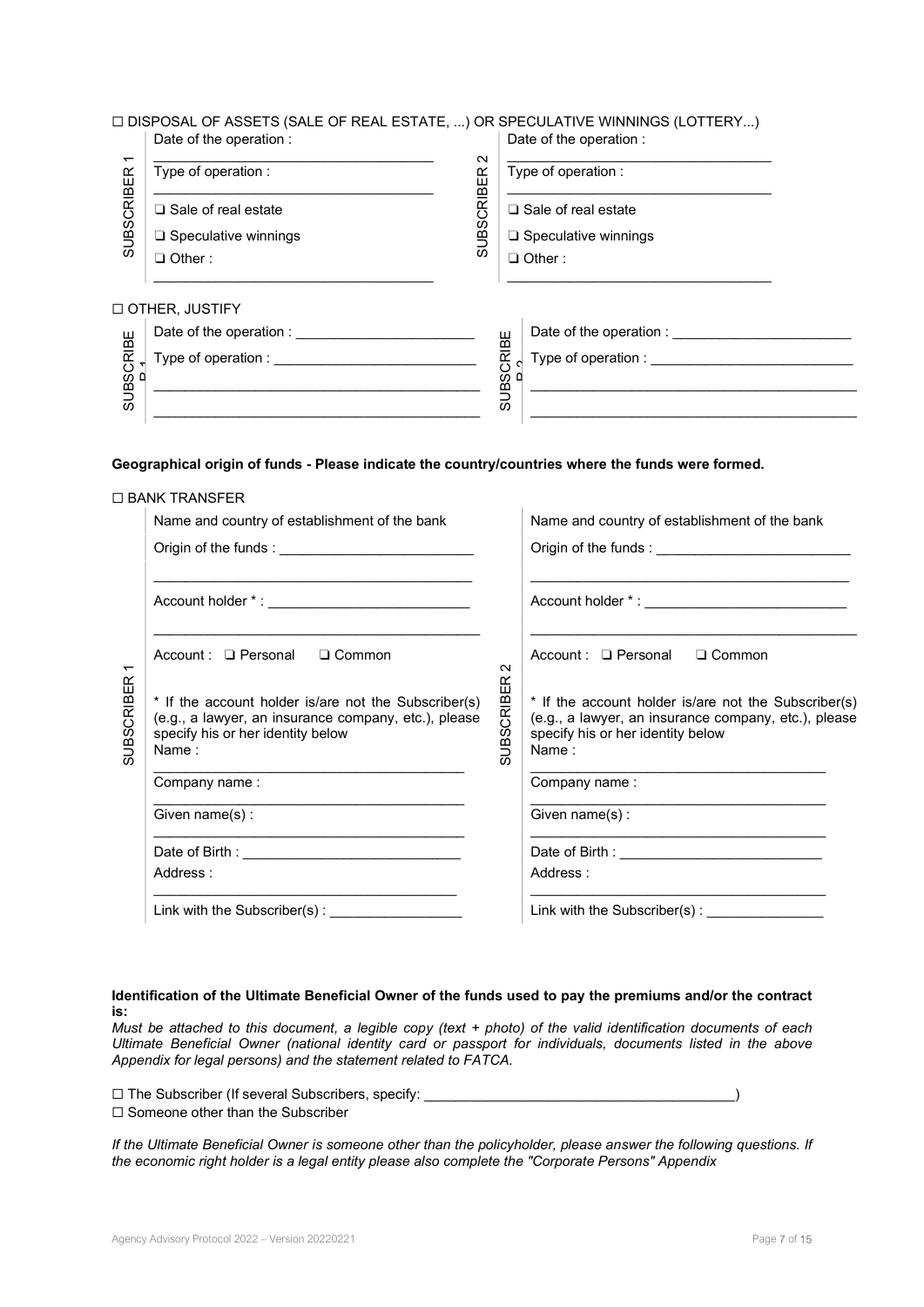Surname & Given name : \_\_\_\_\_\_\_\_\_\_\_\_\_\_\_\_\_\_\_\_\_\_\_\_\_\_\_\_\_\_\_\_\_\_\_\_\_\_\_\_\_\_\_\_\_\_\_\_\_\_\_\_\_\_\_\_\_\_\_\_\_\_\_\_\_\_\_\_\_\_\_\_\_\_\_\_\_\_\_\_\_\_\_\_\_\_\_\_\_\_\_ Date of Birth & Nationality :  $\mathcal{L}_\mathcal{L} = \{ \mathcal{L}_\mathcal{L} = \{ \mathcal{L}_\mathcal{L} = \{ \mathcal{L}_\mathcal{L} = \{ \mathcal{L}_\mathcal{L} = \{ \mathcal{L}_\mathcal{L} = \{ \mathcal{L}_\mathcal{L} = \{ \mathcal{L}_\mathcal{L} = \{ \mathcal{L}_\mathcal{L} = \{ \mathcal{L}_\mathcal{L} = \{ \mathcal{L}_\mathcal{L} = \{ \mathcal{L}_\mathcal{L} = \{ \mathcal{L}_\mathcal{L} = \{ \mathcal{L}_\mathcal{L} = \{ \mathcal{L}_\mathcal{$ Address :  $\mathcal{L}_\mathcal{L} = \{ \mathcal{L}_\mathcal{L} = \{ \mathcal{L}_\mathcal{L} = \{ \mathcal{L}_\mathcal{L} = \{ \mathcal{L}_\mathcal{L} = \{ \mathcal{L}_\mathcal{L} = \{ \mathcal{L}_\mathcal{L} = \{ \mathcal{L}_\mathcal{L} = \{ \mathcal{L}_\mathcal{L} = \{ \mathcal{L}_\mathcal{L} = \{ \mathcal{L}_\mathcal{L} = \{ \mathcal{L}_\mathcal{L} = \{ \mathcal{L}_\mathcal{L} = \{ \mathcal{L}_\mathcal{L} = \{ \mathcal{L}_\mathcal{$ Kinship with the Subscriber :  $\mathcal{L}_\mathcal{L} = \{ \mathcal{L}_\mathcal{L} = \{ \mathcal{L}_\mathcal{L} = \{ \mathcal{L}_\mathcal{L} = \{ \mathcal{L}_\mathcal{L} = \{ \mathcal{L}_\mathcal{L} = \{ \mathcal{L}_\mathcal{L} = \{ \mathcal{L}_\mathcal{L} = \{ \mathcal{L}_\mathcal{L} = \{ \mathcal{L}_\mathcal{L} = \{ \mathcal{L}_\mathcal{L} = \{ \mathcal{L}_\mathcal{L} = \{ \mathcal{L}_\mathcal{L} = \{ \mathcal{L}_\mathcal{L} = \{ \mathcal{L}_\mathcal{$ Reason for the subscription of the contract :  $\mathcal{L}_\mathcal{L} = \{ \mathcal{L}_\mathcal{L} = \{ \mathcal{L}_\mathcal{L} = \{ \mathcal{L}_\mathcal{L} = \{ \mathcal{L}_\mathcal{L} = \{ \mathcal{L}_\mathcal{L} = \{ \mathcal{L}_\mathcal{L} = \{ \mathcal{L}_\mathcal{L} = \{ \mathcal{L}_\mathcal{L} = \{ \mathcal{L}_\mathcal{L} = \{ \mathcal{L}_\mathcal{L} = \{ \mathcal{L}_\mathcal{L} = \{ \mathcal{L}_\mathcal{L} = \{ \mathcal{L}_\mathcal{L} = \{ \mathcal{L}_\mathcal{$ 

# 1.3. THE INSURED PERSON(S)

#### ☐ The Subscriber ☐ If different, complete below

| <b>INSURED PERSON N°1</b>                                                        |                                   | <b>INSURED PERSON N°2</b>                                                        |                                    |
|----------------------------------------------------------------------------------|-----------------------------------|----------------------------------------------------------------------------------|------------------------------------|
| Surname:                                                                         |                                   | Surname:                                                                         |                                    |
| Given name(s):                                                                   |                                   | Given name(s):                                                                   |                                    |
| ID Card number/Passport :                                                        |                                   | ID Card number/Passport :                                                        |                                    |
| Nationality:                                                                     |                                   | Nationality:                                                                     |                                    |
| Street:                                                                          |                                   | Street:                                                                          |                                    |
| Post code:                                                                       |                                   | Post code:                                                                       |                                    |
| Locality:                                                                        |                                   | Locality:                                                                        |                                    |
| Country:                                                                         |                                   | Country:                                                                         |                                    |
| "US Person" criteria<br>(Nationality, « Green Card », professional<br>taxation,) | activity,<br>$\Box$ Yes $\Box$ No | "US Person" criteria<br>(Nationality, « Green Card », professional<br>taxation,) | activity,<br>□ Yes<br>$\square$ No |

#### SECTION 2 IDENTIFICATION OF THE CLIENT'S NON-FINANCIAL DEMANDS AND NEEDS

The Agency sets out in this section the non-financial requirements, needs and requirements associated with the insurance or capitalisation transaction.

 $\Box$  Requirement by the Subscriber(s) to have the financial management of his/her/their contract given to a manager of his/her/their choice, i.e. :  $\_$  , and the state of the state of the state of the state of the state of the state of the state of the state of the state of the state of the state of the state of the state of the state of the state of the state of the

☐ Requirement made by the Subscriber(s) to have the assets underlying the technical provision of his/her/their contract deposited with a bank of their choice, i.e.:

 $\_$  , and the state of the state of the state of the state of the state of the state of the state of the state of the state of the state of the state of the state of the state of the state of the state of the state of the

☐ Protection of wealth in the medium to long term with a view towards intergenerational transmission

☐ Ease of consolidation, management and overview of wealth

☐ Cross-border inheritance planning

 $\Box$  Flexibility in drafting the beneficiary clause

☐ Donation mechanism related to life insurance or capitalisation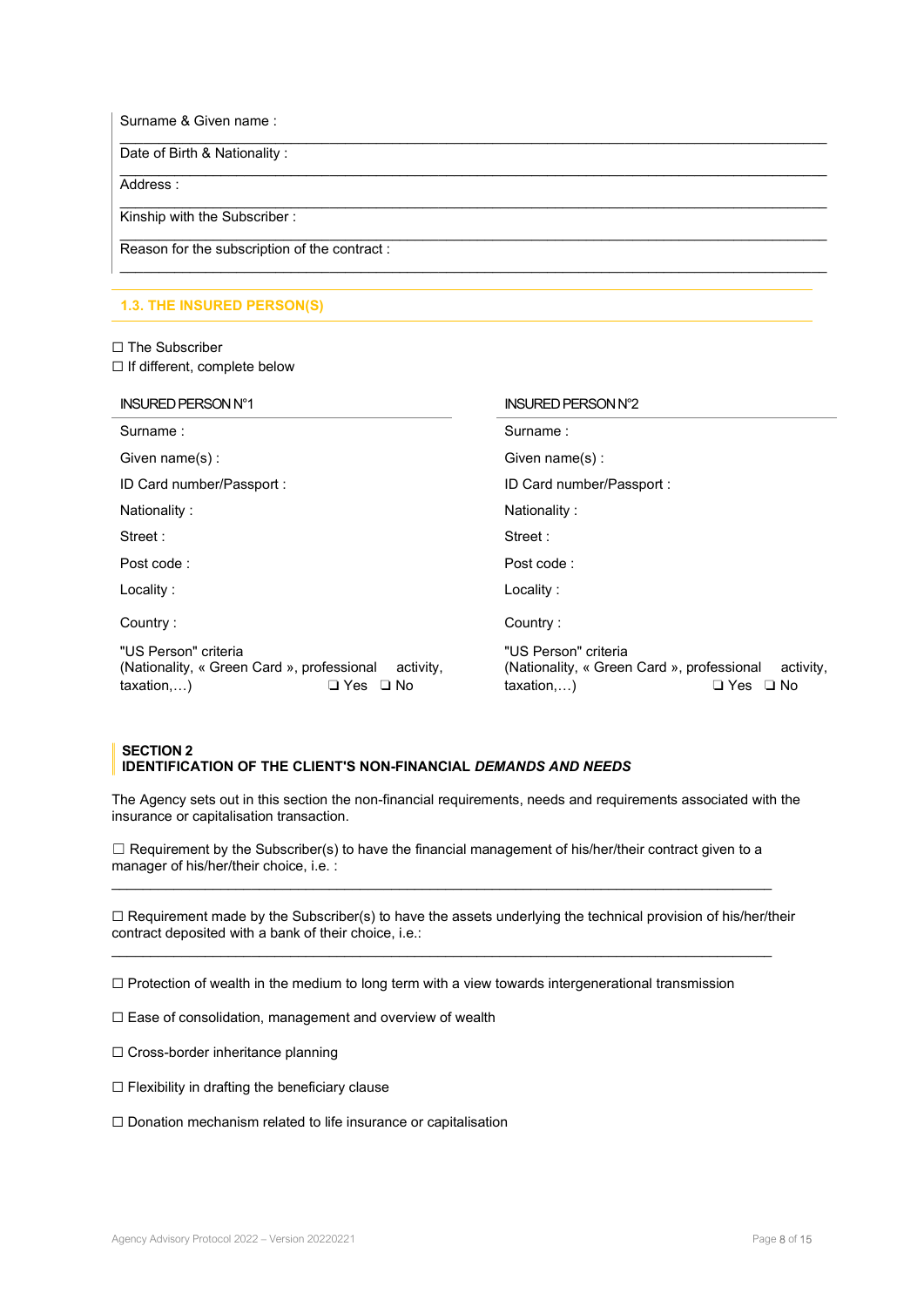#### ☐ International mobility as a Subscriber Country of subscription (expatriation) :

\_\_\_\_\_\_\_\_\_\_\_\_\_\_\_\_\_\_\_\_\_\_\_\_\_\_\_\_\_\_\_\_\_\_\_\_\_\_\_\_\_\_\_\_\_\_\_\_\_\_\_\_\_\_\_\_ Destination country (impatriation) :

☐ Other - Specify the specific nature of the need or requirement below:

 $\_$  , and the set of the set of the set of the set of the set of the set of the set of the set of the set of the set of the set of the set of the set of the set of the set of the set of the set of the set of the set of th

..............................................................................................................................................................

..............................................................................................................................................................

#### SECTION 3 - IDENTIFYING THE CUSTOMER'S FINANCIAL DEMANDS AND NEEDS IDENTIFYING THE CUSTOMER'S FINANCIAL DEMANDS AND NEEDS

#### 3.1. INFORMATION

□ The information has remained unchanged since the last analysis of the demands and needs

# 3.1.1. WHAT ARE YOUR FINANCIAL AND INSURANCE DEMANDS AND NEEDS?

☐ Build savings, supplementary retirement benefits, supplementary income, acquire property, finance children's education

☐ Benefit from the tax framework specific to the life insurance contract or capitalisation in my country of residence in case of life or death

☐ Benefit from additional death guarantees

☐ Use of the contract as a guarantee tool, transfer of repurchase rights ("pledge")

☐ Access institutional financial instruments and markets, benefit from the wide choice of investment materials that Luxembourgish contracts provide (dedicated funds and specialized insurance funds) or the choice of manager and discretionary or advised management solutions, or even the possibility of arbitration between various supporting bodies

☐ Diversify my investments and risk ☐ Cover a specific risk (death, fluctuation of capital), protection of spouse or dependent in the event of death

> ☐ Maintain some financial flexibility, have funds through partial buyouts

#### 3.1.2. GENERAL QUESTIONNAIRE, FINANCIAL KNOWLEDGE, FINANCIAL RISK TOLERANCE AND INSURANCE KNOWLEDGE

|                                                                                                            |                          |   |                | <b>Points</b> |   |   |
|------------------------------------------------------------------------------------------------------------|--------------------------|---|----------------|---------------|---|---|
| Have you signed up for one or more life insurance policies or capitalisation<br>tools in the last 5 years? | $\Omega$                 |   | $\overline{2}$ | 3             | 4 | 5 |
| No.                                                                                                        | $\overline{\phantom{a}}$ |   |                |               |   |   |
| Yes, one time                                                                                              |                          | □ |                |               |   |   |
| Yes, two or more times                                                                                     |                          |   | П              |               |   |   |
|                                                                                                            |                          |   |                |               |   |   |
| What is your investment time horizon?                                                                      |                          |   |                |               |   |   |
| Short term (less than 1 year)                                                                              | П                        |   |                |               |   |   |
| Short term (1-3 years)                                                                                     |                          |   |                |               |   |   |
| Medium term (3-5 years)                                                                                    |                          | □ |                |               |   |   |
| Long term (5-10 years)                                                                                     |                          |   | г              |               |   |   |
| Long term (more than 10 years)                                                                             |                          |   |                |               |   |   |
|                                                                                                            |                          |   |                |               |   |   |
| How much do you want to invest in the policy?                                                              |                          |   |                |               |   |   |
| Less than 500,000 EURO                                                                                     | П                        |   |                |               |   |   |
| Between 500,000 EURO and 2,500,000 EURO                                                                    |                          | П |                |               |   |   |
| More than 2,500,000 EURO                                                                                   |                          |   | П              |               |   |   |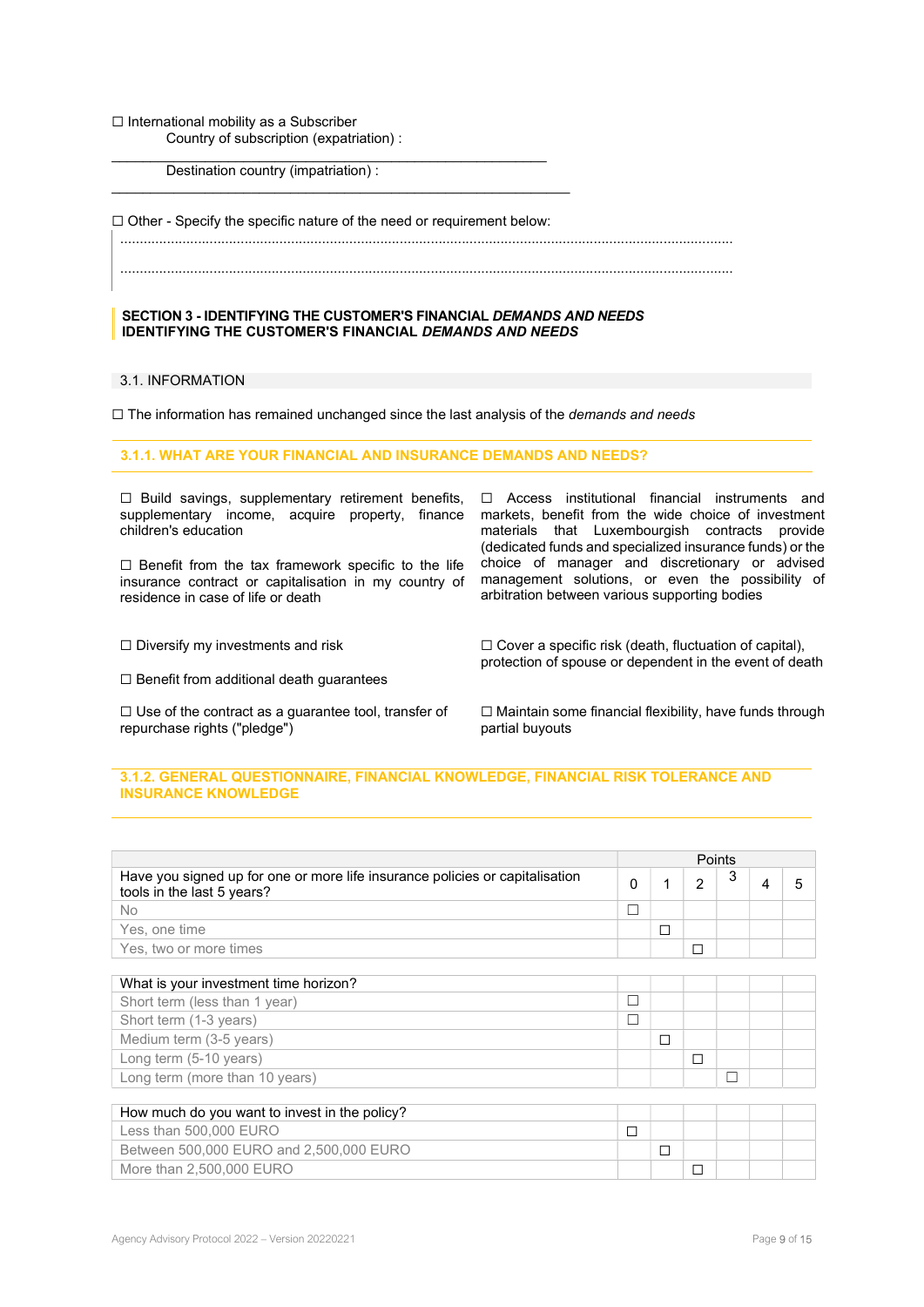| or financial field?                                                                                                                                                                                                                                                                                                                                                                                                                                                                                                                                                                                |        |        |   |   |        |   |
|----------------------------------------------------------------------------------------------------------------------------------------------------------------------------------------------------------------------------------------------------------------------------------------------------------------------------------------------------------------------------------------------------------------------------------------------------------------------------------------------------------------------------------------------------------------------------------------------------|--------|--------|---|---|--------|---|
|                                                                                                                                                                                                                                                                                                                                                                                                                                                                                                                                                                                                    |        |        |   |   |        |   |
| <b>No</b>                                                                                                                                                                                                                                                                                                                                                                                                                                                                                                                                                                                          | $\Box$ |        |   |   |        |   |
| Yes                                                                                                                                                                                                                                                                                                                                                                                                                                                                                                                                                                                                |        | □      |   |   |        |   |
| Do you keep up to date with economic and/or financial news?                                                                                                                                                                                                                                                                                                                                                                                                                                                                                                                                        |        |        |   |   |        |   |
| No                                                                                                                                                                                                                                                                                                                                                                                                                                                                                                                                                                                                 | □      |        |   |   |        |   |
| Yes, occasionally                                                                                                                                                                                                                                                                                                                                                                                                                                                                                                                                                                                  |        | $\Box$ |   |   |        |   |
| Yes, frequently and actively, through various means                                                                                                                                                                                                                                                                                                                                                                                                                                                                                                                                                |        |        | □ |   |        |   |
| Are you considered a professional in the financial markets industry (bank,<br>management, stock exchange, financial department of a company, etc.), do<br>you have privileged access to so-called sensitive economic and financial<br>information through your activity?                                                                                                                                                                                                                                                                                                                           |        |        |   |   |        |   |
| No                                                                                                                                                                                                                                                                                                                                                                                                                                                                                                                                                                                                 | □      |        |   |   |        |   |
| Yes                                                                                                                                                                                                                                                                                                                                                                                                                                                                                                                                                                                                |        | $\Box$ |   |   |        |   |
| Have you had exposure to financial markets, actively or passively, and if so for<br>how long?                                                                                                                                                                                                                                                                                                                                                                                                                                                                                                      |        |        |   |   |        |   |
| No                                                                                                                                                                                                                                                                                                                                                                                                                                                                                                                                                                                                 | □      |        |   |   |        |   |
| Yes, 1 to 4 years of exposure                                                                                                                                                                                                                                                                                                                                                                                                                                                                                                                                                                      |        | □      |   |   |        |   |
| Yes, 5 to 8 years of exposure                                                                                                                                                                                                                                                                                                                                                                                                                                                                                                                                                                      |        |        | □ |   |        |   |
| Yes, more than 8 years of exposure                                                                                                                                                                                                                                                                                                                                                                                                                                                                                                                                                                 |        |        |   | □ |        |   |
| Do you know the following products and the capital risks associated with them?<br>PRODUCT & RISK knowledge.                                                                                                                                                                                                                                                                                                                                                                                                                                                                                        |        |        |   |   |        |   |
| Money markets, deposit tools, short-term management                                                                                                                                                                                                                                                                                                                                                                                                                                                                                                                                                |        | □      |   |   |        |   |
| Bonds, fixed income and convertible bonds                                                                                                                                                                                                                                                                                                                                                                                                                                                                                                                                                          |        | □      |   |   |        |   |
| Stocks, funds and other equity-indexed products                                                                                                                                                                                                                                                                                                                                                                                                                                                                                                                                                    |        | □      |   |   |        |   |
| So-called alternative products ("Hedge funds") and other related products                                                                                                                                                                                                                                                                                                                                                                                                                                                                                                                          |        | □      |   |   |        |   |
| Non-exchange traded assets on regulated markets ("Private Equity")                                                                                                                                                                                                                                                                                                                                                                                                                                                                                                                                 |        | □      |   |   |        |   |
| Tools and financial products derived from hedges                                                                                                                                                                                                                                                                                                                                                                                                                                                                                                                                                   |        | □      |   |   |        |   |
| Structured financial instruments with or without capital protection                                                                                                                                                                                                                                                                                                                                                                                                                                                                                                                                |        | □      |   |   |        |   |
| *Note: 1 point per positive response.                                                                                                                                                                                                                                                                                                                                                                                                                                                                                                                                                              |        |        |   |   |        |   |
| Which of following statements regarding investment policies and capitalisation<br>products do you know?<br>a) there is no guarantee on return nor on capital<br>b) the financial risk related to the investment is fully supported by the<br>policyholder<br>c) the life insurance/capitalisation product will be invested in one or several<br>Investment funds<br>d) the insurance/capitalisation includes fees and sometimes exit fees in case of<br>early withdrawal<br>e) the investment funds are subject of their own costs and applicable taxes on<br>its underlying financial instruments |        |        |   |   |        |   |
| I know 1 of above statements                                                                                                                                                                                                                                                                                                                                                                                                                                                                                                                                                                       |        | $\Box$ |   |   |        |   |
| I know 2 of above statements                                                                                                                                                                                                                                                                                                                                                                                                                                                                                                                                                                       |        |        | □ |   |        |   |
| I know 3 of above statements                                                                                                                                                                                                                                                                                                                                                                                                                                                                                                                                                                       |        |        |   | □ |        |   |
| I know 4 of above statements                                                                                                                                                                                                                                                                                                                                                                                                                                                                                                                                                                       |        |        |   |   | $\Box$ |   |
|                                                                                                                                                                                                                                                                                                                                                                                                                                                                                                                                                                                                    |        |        |   |   |        | П |
| I know 5 of above statements                                                                                                                                                                                                                                                                                                                                                                                                                                                                                                                                                                       |        |        |   |   |        |   |

| Are you interested in sustainable investments? |  |  |  |  |
|------------------------------------------------|--|--|--|--|
| No                                             |  |  |  |  |
| Yes, moderately interested                     |  |  |  |  |
| Yes, very interested                           |  |  |  |  |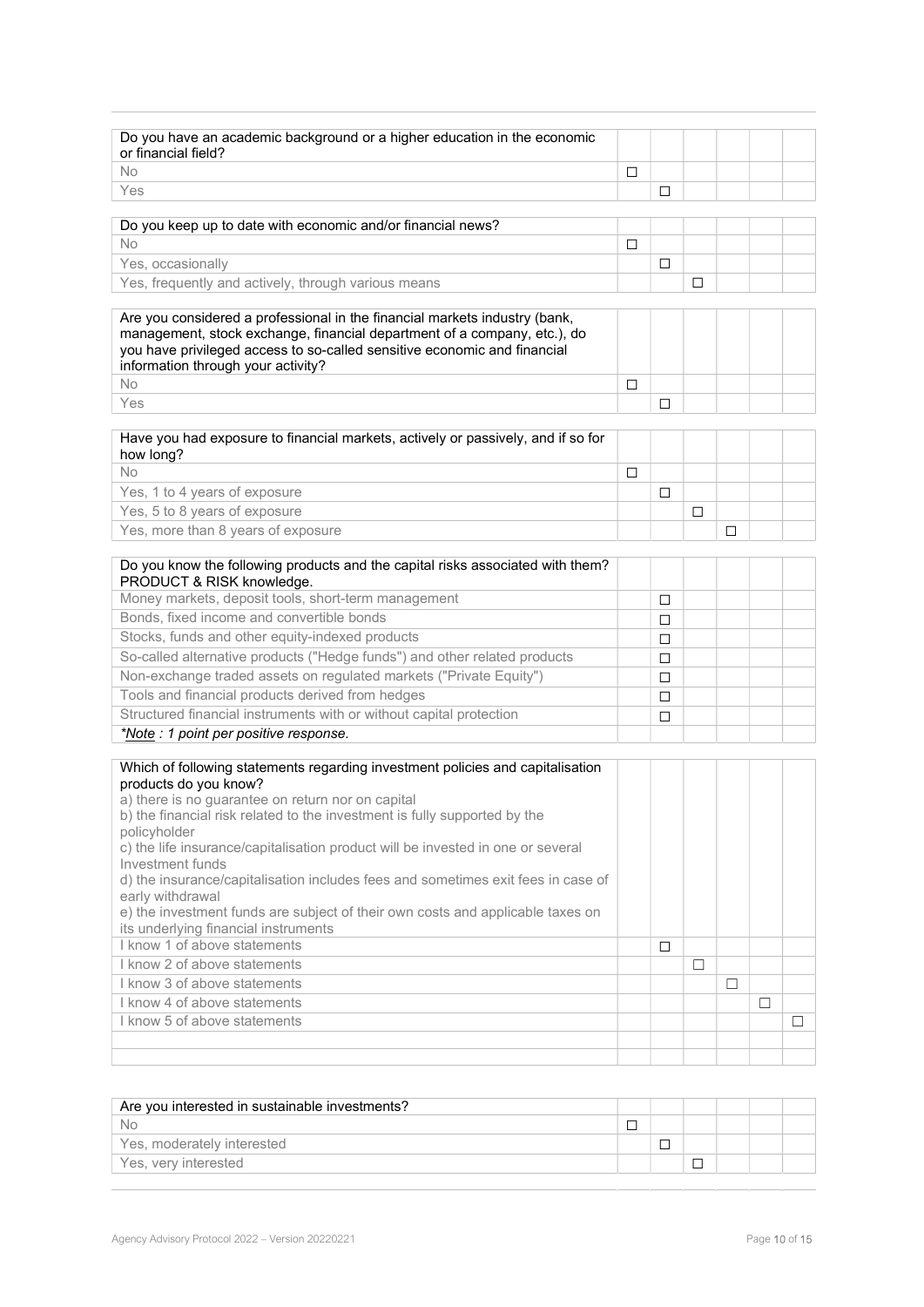| Which proportion of shares in your investments are willing to accept? |  |  |  |  |
|-----------------------------------------------------------------------|--|--|--|--|
| Between 0% and 25% shares                                             |  |  |  |  |
| Between 25% and 50% shares                                            |  |  |  |  |
| Between 50% and 100% shares                                           |  |  |  |  |

| What types of financial instruments underlying the insurance contract or have<br>you already invested in? |  |  |  |
|-----------------------------------------------------------------------------------------------------------|--|--|--|
| Instruments with guaranteed returns                                                                       |  |  |  |
| List of funds and collective investment tools (SICAV, FP, UCITS)                                          |  |  |  |
| Internal Dedicated Fund                                                                                   |  |  |  |
| Specialized Insurance Fund (SIF)                                                                          |  |  |  |
| Collective Investment Fund                                                                                |  |  |  |

| What is your general behaviour or attitude towards the risk associated with<br>your financial investments? |  |        |  |  |
|------------------------------------------------------------------------------------------------------------|--|--------|--|--|
| Generally, I tend not to take risks                                                                        |  |        |  |  |
| am not very comfortable with risk-taking and want to protect my capital                                    |  |        |  |  |
| accept a temporary and moderate fluctuation of my capital                                                  |  | $\Box$ |  |  |
| accept larger fluctuations because I am a long-term investor                                               |  |        |  |  |

| How would you react if the value of your investments or insurances were to fall<br>sharply in the short term? |  |  |  |
|---------------------------------------------------------------------------------------------------------------|--|--|--|
| I would sell or sell part or all of my investments                                                            |  |  |  |
| I would keep my investments, but I would follow their evolution closely                                       |  |  |  |
| This would be an opportunity to make further investments                                                      |  |  |  |

| What loss in value of your investments would you be willing to accept during an<br>unexpected decline in the market over a 1-year period? |  |  |  |
|-------------------------------------------------------------------------------------------------------------------------------------------|--|--|--|
| Up to $5\%$                                                                                                                               |  |  |  |
| Up to $20\%$                                                                                                                              |  |  |  |
| Over 20%                                                                                                                                  |  |  |  |
|                                                                                                                                           |  |  |  |

| Up to $5\%$  |  |  |
|--------------|--|--|
| Up to $20\%$ |  |  |
| Over 20%     |  |  |

# 3.1.3. DEFINING THE INVESTOR'S PROFILE

Based on the answers provided in the above questionnaire, the Agency establishes your investor profile as follows:

| Number of<br>points | <b>DEFENSIVE Investor</b><br>$0 - 12$ points   | The investor seeks a conservative return on investment by taking<br>a limited risk. His/her objective is to achieve a gradual increase in<br>his/her capital with limited risk in normal economic and market<br>conditions. He/she accepts that risk hedging strategies can be<br>applied to reduce portfolio volatility. He/she does not accept that<br>part of the investment be invested in alternative products.                                                             |  |
|---------------------|------------------------------------------------|----------------------------------------------------------------------------------------------------------------------------------------------------------------------------------------------------------------------------------------------------------------------------------------------------------------------------------------------------------------------------------------------------------------------------------------------------------------------------------|--|
| Number of<br>points | <b>BALANCED Investor</b><br>$(13 - 23$ points) | The investor seeks moderate capital growth in the medium/long<br>term through a balance between safety and performance. His/her<br>level of risk is average. He/she accepts that risk hedging<br>strategies can be applied to reduce portfolio volatility. He/she<br>accepts that part of the investment can be invested in alternative<br>products.                                                                                                                             |  |
| Number of<br>points | <b>GROWTH Investor</b><br>(24 points or more)  | The investor favours capital appreciation over the years. He/she<br>accepts that his/her invested capital may fluctuate in proportions<br>exceeding 25% and in fact accepts a volatility of his/her portfolio<br>including the risk of making significant losses. His/her level of risk<br>is high. He/she accepts that risk hedging strategies can be<br>applied to reduce portfolio volatility and that a portion of the<br>investment can be invested in alternative products |  |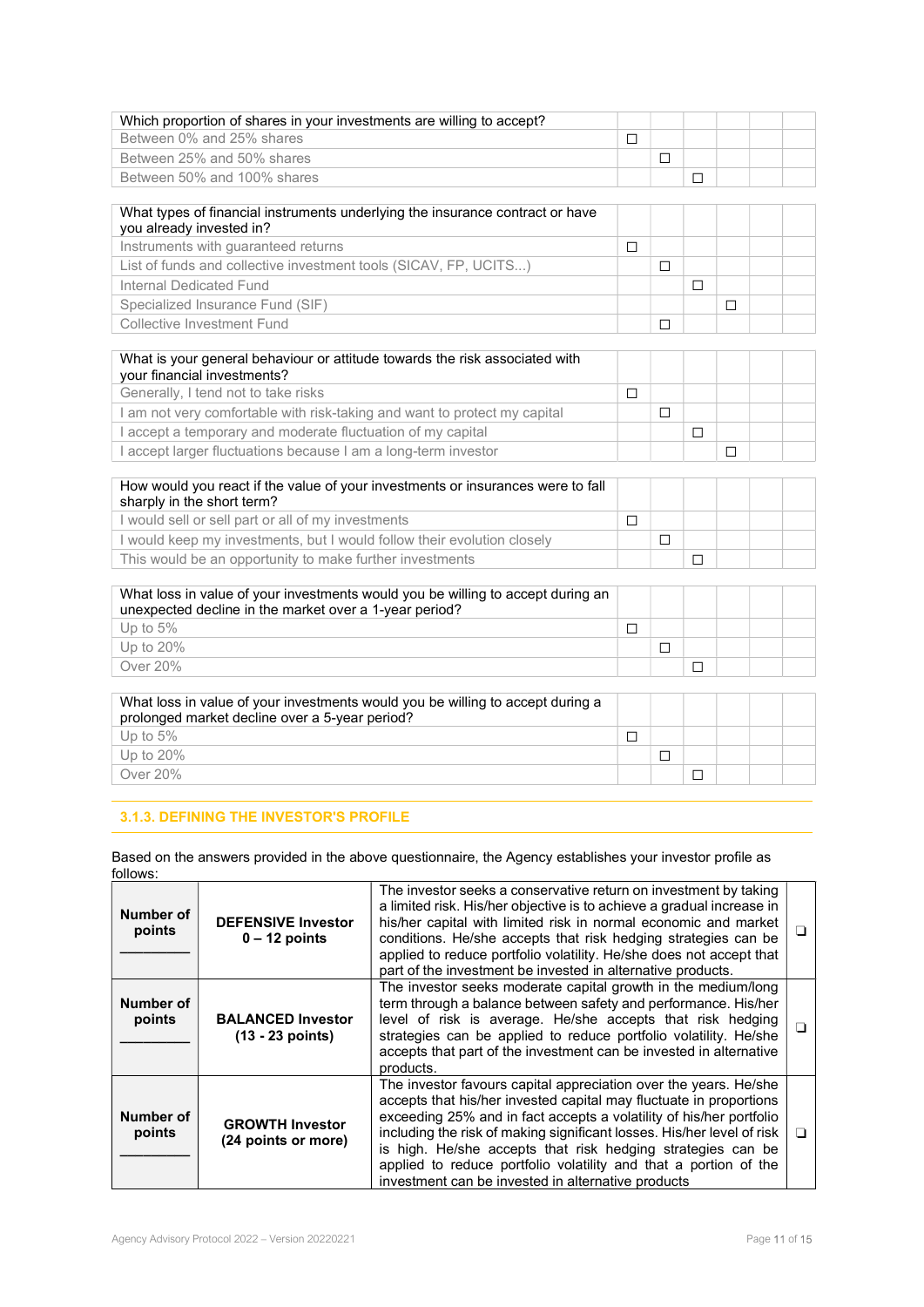# 3.2. MOVEABLE ASSETS AND CLASSIFICATION

In accordance with circular letter 15/3 of the Commissariat aux Assurances on investment rules for life assurance products linked to investment funds, the Policyholder will be assigned a category based on the invested Premium and the Policyholder's transferable wealth. This classification determines which types of Funds the Policy can invest in and for the Internal Funds, the type of assets the Fund can invest in.

|                                 | <b>SUBSCRIBER N°1</b>                                         |                | <b>SUBSCRIBER N°2</b>                                         |                |
|---------------------------------|---------------------------------------------------------------|----------------|---------------------------------------------------------------|----------------|
| Premium<br>amount *             | I declare that my net<br>assets (excluding real<br>estate) is | Classification | I declare that my net<br>assets (excluding real<br>estate) is | Classification |
|                                 |                                                               |                |                                                               |                |
|                                 | □ between $€ 250,000$<br>and €499.999                         |                | □ between $€ 250,000$<br>and €499.999                         |                |
| <b>Between</b><br>€ 125,000 and | □ between $€ 500,000$<br>and € 1,249,999                      | Category A     | □ between $€ 500,000$<br>and € 1,249,999                      | Category A     |
| € 249,999                       | □ between € 1,250,000<br>and € 2,499,999                      |                | □ between $€ 1,250,000$<br>and € 2,499,999                    |                |
|                                 | $\Box$ > $\in$ 2,500,000                                      |                | $\Box$ > $\in$ 2,500,000                                      |                |
|                                 |                                                               |                |                                                               |                |
| <b>Between</b>                  | □ between $€ 250,000$<br>and €499,999                         | Category A     | □ between $€ 250,000$<br>and € 499,999                        | Category A     |
| € 250,000 and<br>€ 999,999      | □ between $€ 500,000$<br>and € 1,249,999                      | Category B     | □ between $€ 500,000$<br>and € 1,249,999                      | Category B     |
|                                 | $\Box$ > $\in$ 1,250,000                                      | Category C     | $\Box$ > $\in$ 1,250,000                                      | Category C     |
|                                 |                                                               |                |                                                               |                |
|                                 | □ between $\epsilon$ 500.000<br>and € 1,249,999               | Category B     | □ between $€ 500,000$<br>and € 1,249,999                      | Category B     |
| Minimum of<br>€ 1.000.000       | □ between $€ 1,250,000$<br>and € 2,499,999                    | Category C     | □ between $\in$ 1,250,000<br>and € 2,499,999                  | Category C     |
|                                 | $\geq 2.500.000$                                              | Category D     | $\Box$ > $\in$ 2.500.000                                      | Category D     |

\* Premiums in all the subscriber's contracts with the same insurance company

## 3.3. OTHER USEFUL INFORMATION

Do/Does the subscriber(s) wish to share other important information about their situation or that would refine the process of analysing the appropriateness of the life insurance product in relation to the demands and needs expressed?

#### If so, complete the following section:

.............................................................................................................................................................. ..............................................................................................................................................................

#### **SECTION 4** AGENCY´S RECOMMENDATION – CLIENT'S CHOICE

#### 4.1 THE AGENCY'S OFFER FOR THE PRODUCT IN GENERAL

#### □ Acceptance of our offer

You follow our offer and confirm your wish to conclude the following life insurance or capitalization contract<sup>1</sup>:

Insurer's name:  $\blacksquare$  Name and type of product or solution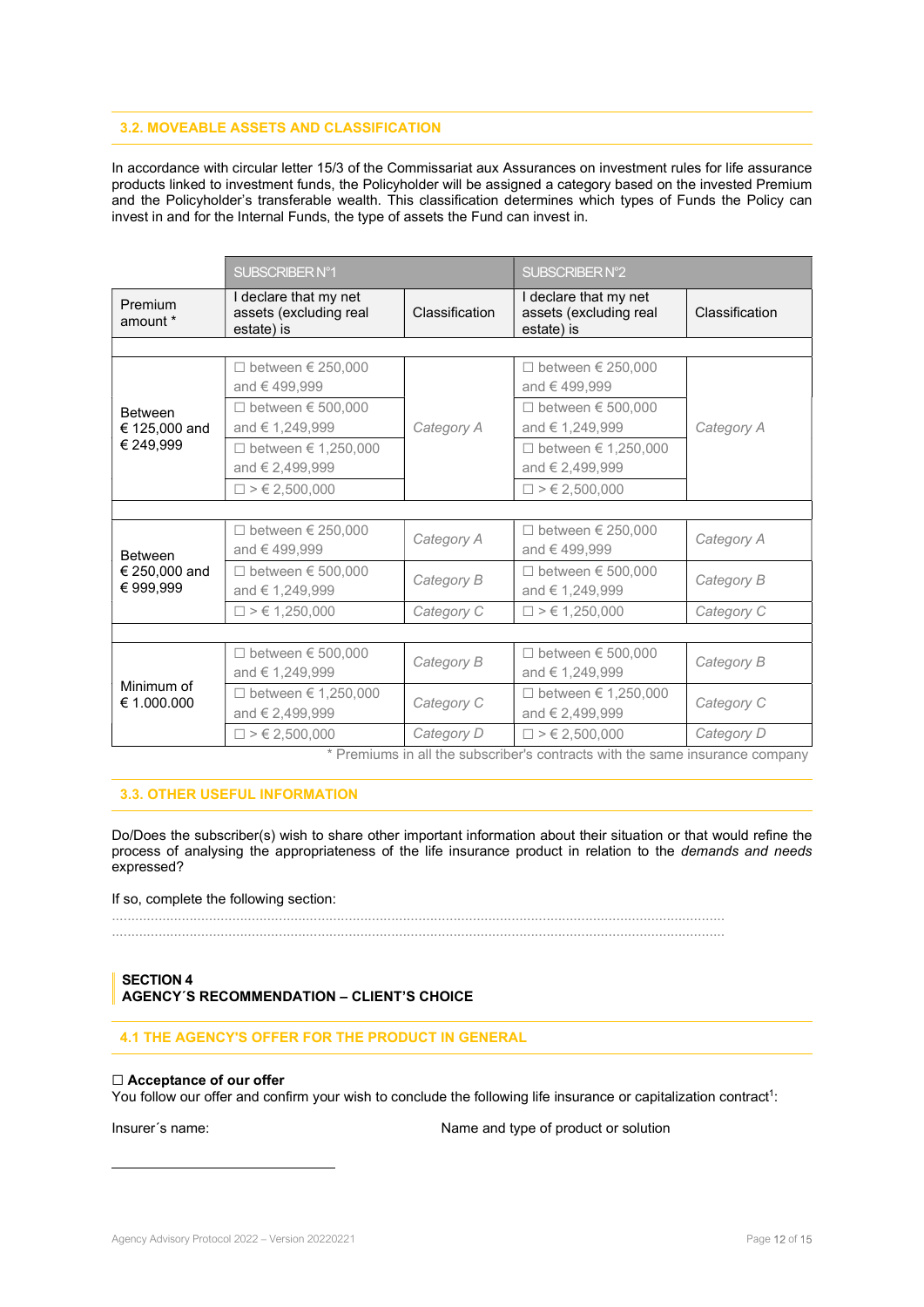$\Box$  The Agency informs the subscriber(s) of the costs and commissions related to the implementation of the solution or the product chosen as follows:

Entry fees : ………….% of the initial premium divided as follows between insurer ( $\_\_\_\%$ ) and Agency ( $\_\_\%$ ) [vear ] Entry fees : ………….% /vear divided as follows between insurer ( $\_\_\%$  / vear ) and agency ( $\_\_\%$  / vear ) Entry fees : ………….% /year divided as follows between insurer ( $\frac{1}{2}$  /year) and agency (

#### 4.2 AGENCY´S OFFER CONCERNING THE INVESTMENT STRATEGY

The Subscriber(s) has(ve) become aware of the investor profile assigned to him/her/them above based on the answers provided to the questions asked.

 $\Box$  The Subscriber(s) sign(s) the agreement to subscribe to an insurance contract including an investment strategy corresponding to such profile. The Subscriber(s) accept(s) and follows the Agency's offer and confirm(s) his/her/their wish to conclude the contract including the investment strategy described below:

.............................................................................................................................................................. ..............................................................................................................................................................

 $\Box$  The Subscriber(s) do(es) not sign the agreement to subscribe to an insurance contract including an investment strategy corresponding to the investor profile but confirm(s) that he/she/they want(s) to take out a contract including a different strategy and this under his own responsibility. The Subscriber(s) is/are aware of the risks and specificities associated with this choice. This choice is defined by the Subscriber(s) in the contractual documents with the insurer.

#### 4.3. AGENCY´S SUITABILITY STATEMENT

We recommend you this product because it will allow you to:

\_\_\_\_\_\_\_\_\_\_\_\_\_\_\_\_\_\_\_\_\_\_\_\_\_\_\_\_\_\_\_\_\_\_\_\_\_\_\_\_\_\_\_\_\_\_\_\_\_\_\_\_\_\_\_\_

\_\_\_\_\_\_\_\_\_\_\_\_\_\_\_\_\_\_\_\_\_\_\_\_\_\_\_\_\_\_\_\_\_\_\_\_\_\_\_\_\_\_\_\_\_\_\_\_\_\_\_\_\_\_\_\_

\_\_\_\_\_\_\_\_\_\_\_\_\_\_\_\_\_\_\_\_\_\_\_\_\_\_\_\_\_\_\_\_\_\_\_\_\_\_\_\_\_\_\_\_\_\_\_\_\_\_\_\_\_\_\_\_

The recommendations contained within this document are made in accordance with your stated aims and objectives and your current circumstances. Should you have any queries concerning this report or if you feel any of the above is in any way an inaccurate reflection of your understanding, please contact us. By signing this form you confirm that you understand and accept the recommendation and wish to proceed further. We further recommend that you seek a periodic review of your arrangements.

#### SECTION 5- INFORMATION MANDATE

The Subscriber(s) expressly authorize(s) the Agency to exchange personal data and documents related to the insurance contracts with the insurance company

By doing so, the Subscriber hereby releases the Insurance Company from its Luxembourg professional secrecy obligation with regards to the Agency and the Agency with regards to the Company.

The Subscriber(s) expressly authorise(s) the Agency to disclose, in his/her/their name and on his/her/their behalf any document, data, or information relating to his contract where necessary to Asset Manager, Depositary Bank and – if mandated – to third parties as lawyer, counsel, tax advisor.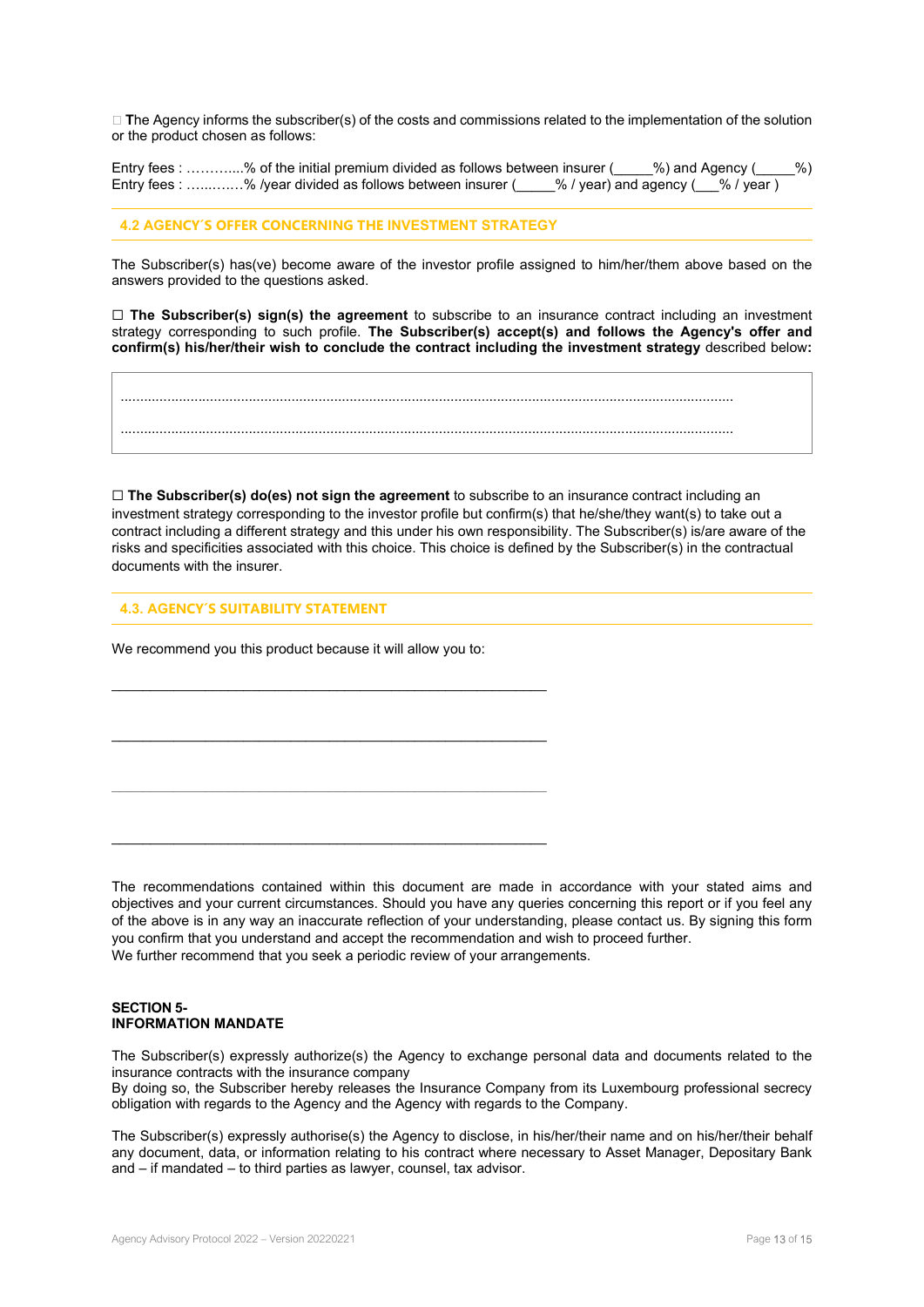The Subscriber(s) acknowledge(s) that he/she/they has(ve) been informed that - when documents and/or information concerning him/her/them are stored or processed outside Luxembourg - they will be accessible in accordance with the legal provisions of the country in which this information is available.

The Subscriber(s) state(s) that he/she/they has(ve) been made aware of the Agency's personal data processing policy, which is available at all times on the agency's website at www.gatsbyandwhite.agency

- $\Box$  he/she/they consent(s) to the processing of his/her/their personal data for marketing purposes.
- $\Box$  he/she/they do(es) not consent to the processing of his/her/their personal data for marketing purposes.

In the case of multiple Subscribers, the address mentioned in « FINAL STATEMENTS – 9. CORRESPONDENCE ADDRESS » will be the address to which to pass on correspondence.

#### SECTION 6 FINAL STATEMENTS

By the signature of this section:

- 1. The Subscriber(s) confirm(s) that the answers to the questions and the information provided are correct, complete and sincere and understands that the concealment or incomplete disclosure of information to the Agency may cause the services requested to be suspended or discontinued;
- 2. The Subscriber(s) confirm(s) that he/she/they has(ve) received all the information he/she/they wish(es) in terms of advice (if applicable), on the chosen life insurance product or capitalisation (in particular, he/she/they confirm(s) that he/she/they has(ve) been in possession of the documents or documents of key information of the product or products concerned);
- 3. The Subscriber(s) acknowledge(s) that he/she/they has(ve) received all the useful information about options in terms of management choices, underlying risks and investments, as well as the risks and specific nature of the main investment instruments used, as well as specific information regarding investments in hedge funds or low liquidity, assuming that their choice relates to such investments (the use of hedge funds presupposes particular skills and this type of investment carries a risk unrestricted loss of total invested capital);
- 4. The Subscriber(s) consider(s) and recognize(s) the information and documents received as sufficiently clear and understandable, allowing him/her/them to assess the legal, tax and financial consequences that the purchase of the life insurance product or capitalization implies for him/her/them;
- 5. The Subscriber(s) therefore believe(s) that he/she/they is/are in a position to make an informed decision in relation to the given advice (if applicable) and to the life insurance or capitalization product, as well as to assess the commitments and risks incurred;
- 6. The Subscriber(s) acknowledge(s) that the Agency does not act as an investment advisor or in the financial management of the contract and that the Agency has no authority to make buybacks, arbitrations or any other act to be considered as an act of administration or disposition on his behalf.
- 7. The Subscriber(s) mandate(s) the Agency for the intermediation of the life insurance or capitalization contract, to the exclusion of any other intermediary; If so, he/she/they agree(s) to complete and sign any form required to make the change of intermediary effective;
- 8. The Subscriber(s) guarantee(s) the lawful and legitimate origin of all funds that will be used to pay premiums, as well as compliance with the tax obligations that flow to him/her/them and the underwriting of insurance contracts in his/her/their country of tax residence.;
- 9. The Agency may contact the subscriber(s) from time to time by telephone, e-mail or post, at your direction. Address for correspondence: Gatsby & White Agency S.A. - 6, Avenue Jean-Pierre Pescatore, L-2324 Luxembourg. The subscriber(s) accept receiving and using digital communication (e.g. email) and potential upcoming new tools
- 10. Selection of correspondence address Correspondence exchanges relating to this mandate and/or any correspondence to be provided to the Subscriber(s) is/are now done by e-mail in accordance with your instructions to the following single email address:

 $\mathcal{L}_\mathcal{L} = \{ \mathcal{L}_\mathcal{L} = \{ \mathcal{L}_\mathcal{L} = \{ \mathcal{L}_\mathcal{L} = \{ \mathcal{L}_\mathcal{L} = \{ \mathcal{L}_\mathcal{L} = \{ \mathcal{L}_\mathcal{L} = \{ \mathcal{L}_\mathcal{L} = \{ \mathcal{L}_\mathcal{L} = \{ \mathcal{L}_\mathcal{L} = \{ \mathcal{L}_\mathcal{L} = \{ \mathcal{L}_\mathcal{L} = \{ \mathcal{L}_\mathcal{L} = \{ \mathcal{L}_\mathcal{L} = \{ \mathcal{L}_\mathcal{$